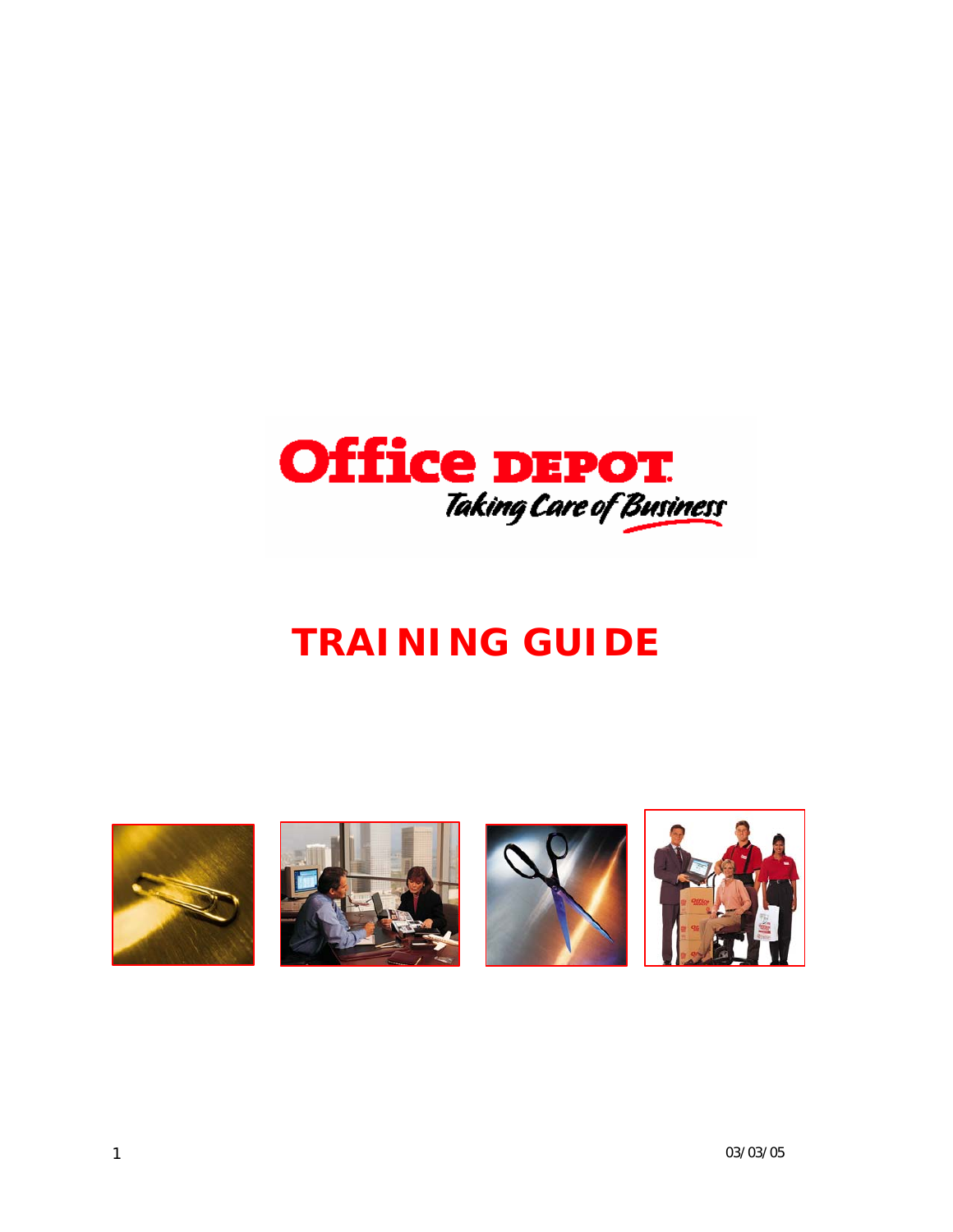Go to HopkinsSelect eMarketplace and click on the Office Depot logo - Follow instructions below.

Any of the following options can be used to add items to your Shopping Cart:

**1. Browsing The Catalog:** To find and select items by searching the online catalog, utilize the **Home** page to browse product categories or use the **"Search For"** navigation bar on the top of the page.

|                                                                                                          | <b>C</b> Office Depot - Text Search - Microsoft Internet Explorer provided by Office Depot, Inc.                                                                                                            | $ \Box$ $\times$                                            |
|----------------------------------------------------------------------------------------------------------|-------------------------------------------------------------------------------------------------------------------------------------------------------------------------------------------------------------|-------------------------------------------------------------|
| Edit<br>Favorites<br>File<br>View                                                                        | Tools<br>Help                                                                                                                                                                                               | Æ                                                           |
| Back $\star$                                                                                             | Search > Favorites (A) Media (A)<br>이<br>$\mathbb{R}$ . $\mathbb{R}$ , $\mathbb{R}$ ,                                                                                                                       |                                                             |
|                                                                                                          | Address (@) https://bsd.officedepot.com/textSearch.do?uniqueSearchFlag=true&ntt=purple+pens                                                                                                                 | $\Rightarrow$ Go<br>Links $"$<br>$\overline{\phantom{a}}$   |
| Business Services Division                                                                               | Ce DEPOT<br><b>Home Bulletin Board</b>                                                                                                                                                                      | Logout<br>Welcome BRIAN CAPUTO of<br>UNIV OF PENNSYLVANIA   |
| <b>Office Supplies</b>                                                                                   | <b>Customer Services</b><br><b>Furniture</b><br><b>Custom Printing</b><br><b>Technology</b>                                                                                                                 | <b>Company Info</b>                                         |
|                                                                                                          | <b>Search for</b><br><b>Search</b>                                                                                                                                                                          |                                                             |
| <b>Shopping Cart</b><br><sup>0</sup> Item(s) in Cart<br>Subtotal: \$0.00<br><b>View Cart   Check Out</b> | 31 results found for "purple pens"<br>Narrow your results by using the menu on the left.<br>Sort by: Best Value<br>1 2 3 4 next                                                                             | You are using<br>our new search.<br>Tell us what you think. |
| <b>Narrow Your</b><br><b>Results</b><br>Category<br><b>Office Supplies</b><br>Technology                 | Availability<br>List Price Our Price<br>Units<br>Item $#$<br>Compare<br>п<br>\$19.44<br>\$9.65<br>257191<br>dozen<br>50<br>Paper Mate® Flair® Point-Guard Pens, 1.0 mm, Medium Point,<br>Purple, Pack of 12 |                                                             |
| <b>Brand Name</b><br>Paper Mate                                                                          | <b>Add To Cart</b><br><b>Add To List</b><br><b>Quantity</b><br>List Price Our Price<br><b>Availability</b><br>Item $#$<br>Units<br>Compare                                                                  |                                                             |
| Pilot<br>Sanford<br>Avery<br>Uni-Ball                                                                    | п<br>396701 \$9.29<br>\$4.24<br>64<br>each<br>Pilot® Dr. Grip® Retractable Ballpoint Pen, Medium Point, 1.0 mm,<br>Neon Purple Barrel, Black Ink                                                            |                                                             |
| More<br>đ                                                                                                | <b>Add To Cart</b><br><b>Add To List</b><br>Quantity<br>a.                                                                                                                                                  | Local intranet                                              |
| <b>d'i</b> Start                                                                                         | ③ 12:…   <mark>ⓒ</mark> Inb…   <mark>回</mark> 2 M -   ⊠ 3 M -   <u>©</u> Syst…   @ offi<br>网) Pen<br>Pun                                                                                                    | 3:00 PM                                                     |

- **2. Order by Item #:** To enter up to twenty item numbers and quantities at a time, select **"Order by Item #"** from the **"Shopping Tools"** navigation bar on the left side of the page.
- **3. Shopping Lists:** Create a personalized shopping list or add items to your shopping cart from an existing list by selecting **"My Shopping Lists"** from the **"Shopping Tools"** navigation bar on the left side of the page. This is a great place to store your **frequently ordered items**!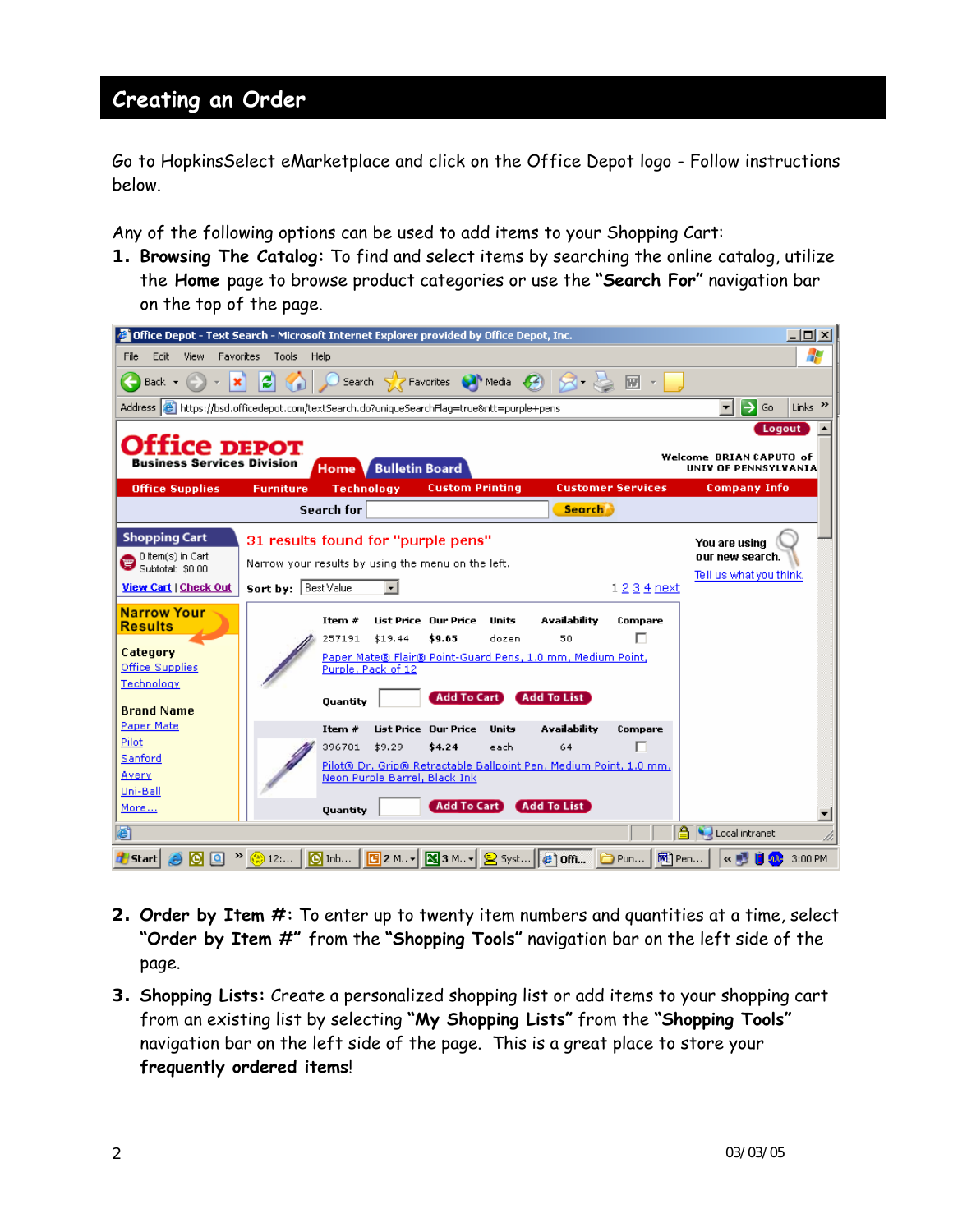**4. Find Printer Supplies:** A quick-search function for locating business machine replacement items like toner or ink cartridges, saving time and reducing costly ordering errors.

#### **Browsing the Catalog**

- **1.** From the **Home** page, select a category to browse. A page displays a list of subcategories for the category selected. Select the subcategory you want to view. The next page displays either another list of subcategories or a list of items in the subcategory selected.
- **2.** From this page, items can be added to the **Shopping Cart** by entering the quantity you want and then selecting the **"Add to Cart"** button. **Note:** If you leave the quantity box blank, the item will be added to your Shopping Cart with a quantity of 1.
- **3.** A **"Search"** can be performed with keywords, Office Depot SKU, the manufacturer number or name. Utilize the Search feature located under **"Search Tools"** on the navigation bar on the left side of the page.
- **4.** Click on the "**Search by Brand"** button to search by manufacturer.

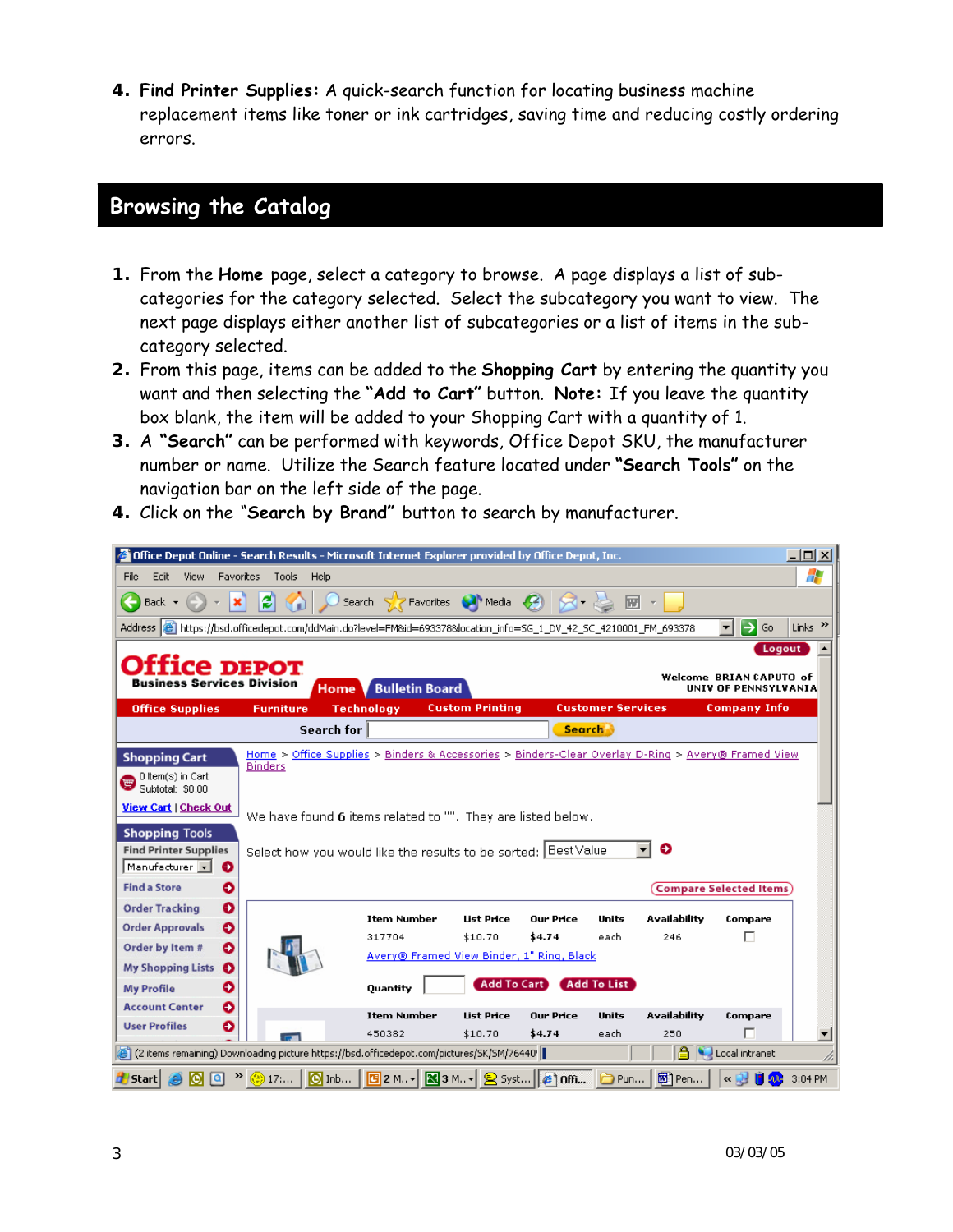## **Order by Item #**

With **Order by Item #**, you can quickly enter up to twenty items directly to the Shopping Cart or a Shopping List by entering the item numbers and quantities. To display the **Order by Item #** page, select **"Order by Item #"** on the left navigation bar. To begin adding items to the Shopping Cart:

- **1.** Type the item number in the **"Item #"** field. Item numbers include Office Depot SKU numbers, manufacturer numbers and customer-specific codes.
- **2.** Type in the quantity desired in the **"Qty"** field. **Note:** If you leave any of the quantity boxes blank, the items will be added to your Shopping Cart with a quantity of 1.
- **3.** When finished, select **"Add to Cart" or "Add To List"** located at the top and bottom of the page.

|                                                                                                                                |                  |                                                           |                                                       | Office Depot Online - Quick Order by Item Number - Microsoft Internet Explorer provided by Office Depot, Inc.                                                                                                                                                                            |                         | $\Box$ $\Box$ $\times$          |
|--------------------------------------------------------------------------------------------------------------------------------|------------------|-----------------------------------------------------------|-------------------------------------------------------|------------------------------------------------------------------------------------------------------------------------------------------------------------------------------------------------------------------------------------------------------------------------------------------|-------------------------|---------------------------------|
| Edit.<br>View<br>Favorites<br>File                                                                                             | Tools            | Help                                                      |                                                       |                                                                                                                                                                                                                                                                                          |                         | ł                               |
| Back $\star$                                                                                                                   | еI<br>G          |                                                           | Search $\sum$ Favorites $\bigoplus$ Media $\bigoplus$ | $\mathbb{R}$ .                                                                                                                                                                                                                                                                           |                         |                                 |
| Address <b>&amp;</b> https://bsd.officedepot.com/shop/orderByItem.do                                                           |                  |                                                           |                                                       |                                                                                                                                                                                                                                                                                          | ∣→<br>▾╎                | Links <sup>&gt;&gt;</sup><br>Go |
| <b>ICE DEPOT</b><br><b>Business Services Division</b>                                                                          |                  | Home V Bulletin Board                                     |                                                       |                                                                                                                                                                                                                                                                                          | Welcome BRIAN CAPUTO of | Logout<br>UNIV OF PENNSYLVANIA  |
| <b>Office Supplies</b>                                                                                                         | <b>Furniture</b> | <b>Technology</b>                                         | <b>Custom Printing</b>                                | <b>Customer Services</b>                                                                                                                                                                                                                                                                 | <b>Company Info</b>     |                                 |
|                                                                                                                                |                  | Search for                                                |                                                       | Search <sup>3</sup>                                                                                                                                                                                                                                                                      |                         |                                 |
| O Item(s) in Cart<br>Subtotal: \$0.00<br><b>View Cart   Check Out</b><br><b>Shopping Tools</b><br><b>Find Printer Supplies</b> |                  | or Shopping Lists later.<br><b>Add Items to Your Cart</b> |                                                       | Ouickly add items to your shopping cart or custom shopping list by entering an item<br>number and quantity. Simply key in the item number, the quantity, and click "Add To<br>Cart" or "Add To List," You may change the quantities from within your Shopping Cart<br><b>Add to Cart</b> | <b>Add To List</b>      |                                 |
| Manufacturer v<br>Θ                                                                                                            |                  | Item $#$                                                  | Qty                                                   | Comment (i.e. "Breakroom<br>Supplies")                                                                                                                                                                                                                                                   |                         |                                 |
| <b>Find a Store</b><br>ο                                                                                                       | $\mathbf{1}$     |                                                           |                                                       |                                                                                                                                                                                                                                                                                          |                         |                                 |
| ◐<br><b>Order Tracking</b><br><b>Order Approvals</b><br>๑                                                                      | 2                |                                                           |                                                       |                                                                                                                                                                                                                                                                                          |                         |                                 |
| Order by Item #<br>٥                                                                                                           | 3                |                                                           |                                                       |                                                                                                                                                                                                                                                                                          |                         |                                 |
| <b>My Shopping Lists</b><br>۰                                                                                                  | 4                |                                                           |                                                       |                                                                                                                                                                                                                                                                                          |                         |                                 |
| ο<br><b>My Profile</b>                                                                                                         | 5                |                                                           |                                                       |                                                                                                                                                                                                                                                                                          |                         |                                 |
| <b>Account Center</b><br>ο                                                                                                     |                  |                                                           |                                                       |                                                                                                                                                                                                                                                                                          |                         |                                 |
| <b>User Profiles</b><br>٥                                                                                                      | 6                |                                                           |                                                       |                                                                                                                                                                                                                                                                                          |                         |                                 |
| 固                                                                                                                              |                  |                                                           |                                                       |                                                                                                                                                                                                                                                                                          | a.<br>Local intranet    |                                 |
| <b>d'I</b> Start                                                                                                               |                  |                                                           |                                                       | □ Pun 图 Pen                                                                                                                                                                                                                                                                              | ka ⊞r                   | 3:05 PM                         |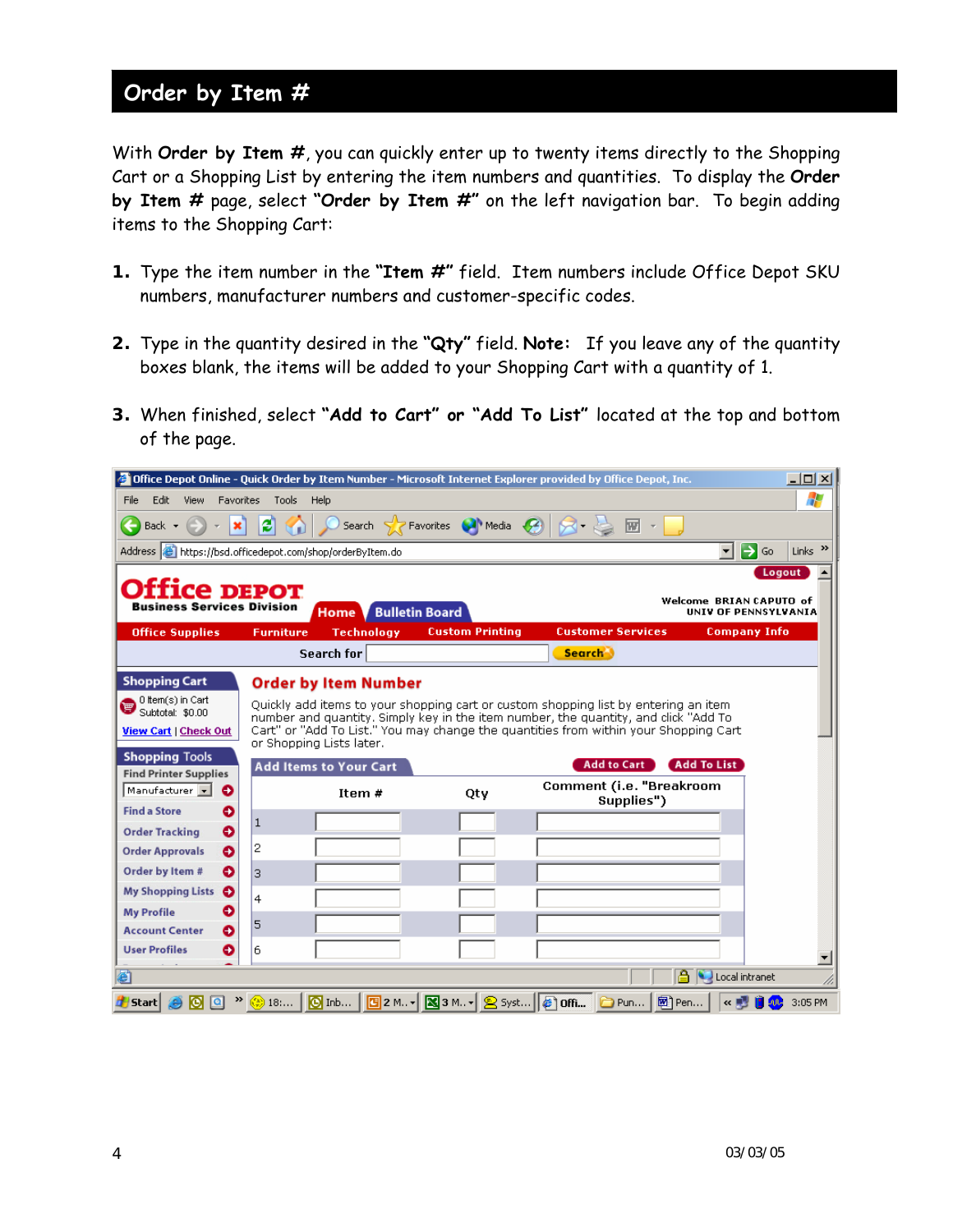## **My Shopping Lists**

To begin working with a Shopping List, select **"My Shopping Lists"** from the **"Shopping Tools"** navigation bar on the left side of the page. The "**My Shopping Lists"** page appears. If you are using "**My Shopping Lists"** for the first time, or have not created a Saved Shopping List, the only option will be to select "**Create New List**". After clicking the button, the Create a New Shopping List page will appear.

- **1.** In the **"List Name"** field, type the name to be given to the Saved List. Example: "Freq. Ordered Items", "Administration List", etc. You may also enter an optional comment for the "List".
- **2.** To create the list, select the **"Create New List"** button.

The "**My Shopping List" Contents** page appears displaying information about the newly created list. From here you can add items to this list, allowing you to easily order these products in the future.

| Add Shopping List - Microsoft Internet Explorer provided by Office Depot, Inc. |                                                         |                              |                                                                                          |                          |       |                         | $\Box$ olx                |
|--------------------------------------------------------------------------------|---------------------------------------------------------|------------------------------|------------------------------------------------------------------------------------------|--------------------------|-------|-------------------------|---------------------------|
| File<br>Edit<br>View<br>Favorites                                              | Tools<br>Help                                           |                              |                                                                                          |                          |       |                         | 4                         |
| Back $\star$                                                                   | ø                                                       |                              | Search > Favorites (A) Media (A)                                                         |                          | 匢     |                         |                           |
| Address <b>@</b> https://bsd.officedepot.com/csl/list/add/input.do             |                                                         |                              |                                                                                          |                          |       | ∣→<br>▾╎<br>Go          | Links <sup>&gt;&gt;</sup> |
|                                                                                |                                                         |                              |                                                                                          |                          |       | Logout                  |                           |
|                                                                                | Ce DEPOT                                                |                              |                                                                                          |                          |       | Welcome BRIAN CAPUTO of |                           |
| <b>Business Services Division</b><br><b>BSD</b>                                |                                                         | <b>Home V Bulletin Board</b> |                                                                                          |                          |       | UNIV OF PENNSYLVANIA    |                           |
| <b>Office Supplies</b>                                                         | <b>Furniture</b>                                        | <b>Technology</b>            | <b>Custom Printing</b>                                                                   | <b>Customer Services</b> |       | <b>Company Info</b>     |                           |
|                                                                                | Search for                                              |                              |                                                                                          | Search                   |       |                         |                           |
| <b>Shopping Cart</b>                                                           | <b>My Shopping Lists</b>                                |                              |                                                                                          |                          |       |                         |                           |
| <sup>0</sup> Item(s) in Cart<br>Subtotal: \$0.00                               | To save this list:<br>Step 1: Give the new list a name. |                              |                                                                                          |                          |       |                         |                           |
| <b>View Cart   Check Out</b>                                                   | Step 2: Click "Create New List".                        |                              |                                                                                          |                          |       |                         |                           |
| <b>Shopping Tools</b><br><b>Find Printer Supplies</b>                          | <b>My Shopping List Contents</b>                        |                              |                                                                                          |                          |       |                         |                           |
| Manufacturer v<br>Ð                                                            | List Name:                                              | Freg Ordered List            |                                                                                          |                          |       | <b>Create New List</b>  |                           |
| <b>Find a Store</b><br>ο                                                       | Comment:                                                |                              |                                                                                          |                          |       |                         |                           |
| <b>Order Tracking</b><br>€                                                     | Type:                                                   |                              | C Company-Wide List                                                                      | $\odot$ Personal List    |       |                         |                           |
| <b>Order Approvals</b><br>๑                                                    |                                                         |                              |                                                                                          |                          |       |                         |                           |
| Order by Item #<br>Θ                                                           |                                                         |                              |                                                                                          |                          |       |                         |                           |
| <b>My Shopping Lists</b><br>€                                                  |                                                         |                              |                                                                                          |                          |       |                         |                           |
| ο<br><b>My Profile</b>                                                         |                                                         |                              |                                                                                          |                          |       |                         |                           |
| <b>Account Center</b><br>ο                                                     |                                                         |                              |                                                                                          |                          |       |                         |                           |
| <b>User Profiles</b><br>0                                                      |                                                         |                              |                                                                                          |                          |       |                         |                           |
| e https://bsd.officedepot.com/products.do                                      |                                                         |                              |                                                                                          |                          | А     | Local intranet          |                           |
| d   Start  <br>a                                                               | $\Theta$ Inb<br>$(2)$ 19:                               |                              | $\boxed{C}$ 2 M., $\bullet$ $\boxed{X}$ 3 M., $\bullet$ $\boxed{C}$ Syst $\boxed{C}$ Add | Pun                      | 國 Pen | ⋖⋓                      | 3:07 PM                   |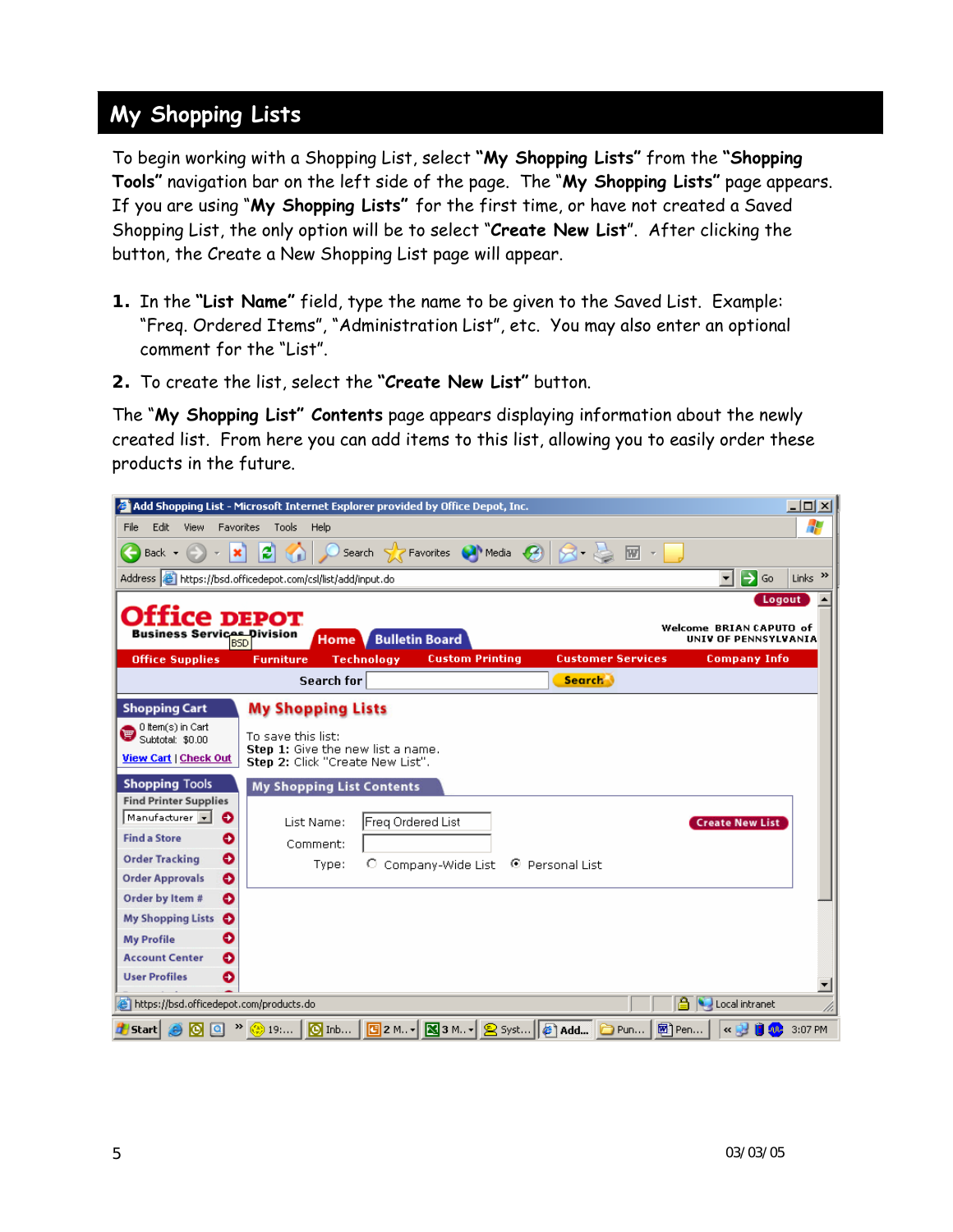Once items are added to a list, it works just like a paper laundry list or requisition form! Click in the "Select All" box. Change the quantities next to the items you wish to order and click **"Add to Cart"** at the bottom of the page. The system ignores any item with a zero quantity and adds items with a quantity to the Shopping Cart.

Company-wide Lists are created and maintained by your Company Program Administrator but can be used for ordering by all users. A Personal List is only accessible to the user who creates it.

### **Find Printer Su Home Page pplies**

The **"Find Printer Supplies"** option on the **"Search Tools"** navigation bar on the left side of the page enables a user to search for business machine replacement products/supplies such as inkjet and toner cartridges, fax drums, etc. Select the manufacturer from the drop down list and click the red arrow. Select the model # of your machine on the next page by clicking the appropriate link. The next page will provide a listing of the appropriate replacement parts for the specified machine. Note: The top 5-printer manufacturers are listed at the top of the manufacturer drop down list for your convenience (as shown below).

|                              |                                                          | Office Depot - Microsoft Internet Explorer provided by Office Depot, Inc. |                                                               |                                                          | <u>- 미지</u>                                                    |
|------------------------------|----------------------------------------------------------|---------------------------------------------------------------------------|---------------------------------------------------------------|----------------------------------------------------------|----------------------------------------------------------------|
|                              | Edit<br>View Favorites<br>File                           | Tools<br>Help                                                             |                                                               |                                                          | Æ                                                              |
|                              | Back +                                                   | $ 2 $ (a)                                                                 | Search <b>A</b> Favorites <b>CA</b> Media <b>(2)</b>          | 3 & pt 1                                                 |                                                                |
|                              |                                                          | Address <b>6</b> https://bsd.officedepot.com/products.do?tab=             |                                                               |                                                          | $\Rightarrow$ Go<br>Links $\rightarrow$<br>$\vert \cdot \vert$ |
|                              |                                                          |                                                                           |                                                               |                                                          | Logout                                                         |
|                              | <b>Office depot</b><br><b>Business Services Division</b> |                                                                           | <b>Home V Bulletin Board</b>                                  |                                                          | Welcome BRIAN CAPUTO of<br>UNIV OF PENNSYLVANIA                |
|                              | <b>Office Supplies</b>                                   | <b>Technology</b><br><b>Furniture</b>                                     | <b>Custom Printing</b>                                        | <b>Customer Services</b>                                 | <b>Company Info</b>                                            |
|                              |                                                          | Search for                                                                |                                                               | <b>Search</b>                                            |                                                                |
|                              | <b>Shopping Cart</b>                                     | <b>Office Supplies</b>                                                    | <b>Furniture</b>                                              | <b>Technology</b>                                        |                                                                |
|                              | <sup>0</sup> Item(s) in Cart<br>Subtotal: \$0.00         | AV Supplies & Equipment                                                   | Armoires                                                      | AV Supplies & Equipment                                  |                                                                |
|                              | <b>View Cart   Check Out</b>                             | <b>Basic Supplies &amp; Labels</b>                                        | Bookcases & Shelving                                          | Cameras & Scanners                                       |                                                                |
|                              | <b>Shopping Tools</b>                                    | <b>Binders &amp; Accessories</b>                                          | Carts & Stands                                                | Computer Accessories                                     |                                                                |
|                              | <b>Find Printer Supplies</b>                             | Breakroom & Janitorial<br><b>Business Cases</b>                           | Chairmats & Floor Mats                                        | Computer Media                                           |                                                                |
| <b>Find Printer Supplies</b> | Manufacturer v<br>∙<br>Manufacturer<br>◒                 | Calendars & Planners<br><b>Custom Printing</b>                            | <b>Chairs</b><br>Computer Desks                               | <b>Computers &amp; Monitors</b><br>Copier & Fax Machines |                                                                |
|                              | Brother<br>Đ                                             | Desk Accessories                                                          | <b>Desk Collections</b><br><b>File &amp; Storage Cabinets</b> | Data Storage & Networking<br><b>Office Machines</b>      |                                                                |
|                              | Canon<br>Ó<br>Epson                                      | Filing & Storage                                                          | Lamps & Light Bulbs                                           | <b>PDAs &amp; Organizers</b>                             |                                                                |
|                              | Hewlett-Packard<br>۰<br>Lexmark                          | Paper, Forms, Envelopes                                                   | Office Furnishings                                            | Phones & Accessories                                     |                                                                |
|                              | MORE<br>$\bullet$<br><b>My Shopping Lists</b>            | Pens, Pencils & Markers                                                   | Panel Systems & LAN                                           | Printer & Fax Supplies                                   |                                                                |
|                              | ∘                                                        | Printer & Fax Supplies                                                    | Furniture                                                     | Printers & All-In-Ones                                   |                                                                |
|                              | <b>My Profile</b><br>$\bullet$<br><b>Account Center</b>  | <b>School Supplies</b>                                                    | Tables                                                        | Software, Books & Maps                                   |                                                                |
|                              | $\bullet$<br><b>User Profiles</b>                        |                                                                           | Workstations                                                  |                                                          |                                                                |
|                              |                                                          |                                                                           |                                                               |                                                          |                                                                |
|                              | ēì                                                       |                                                                           |                                                               |                                                          | <b>A</b> Uccal intranet                                        |
|                              |                                                          |                                                                           |                                                               |                                                          | $\sim$ $\approx$ $\approx$ $\approx$ $\sim$<br>3:08 PM         |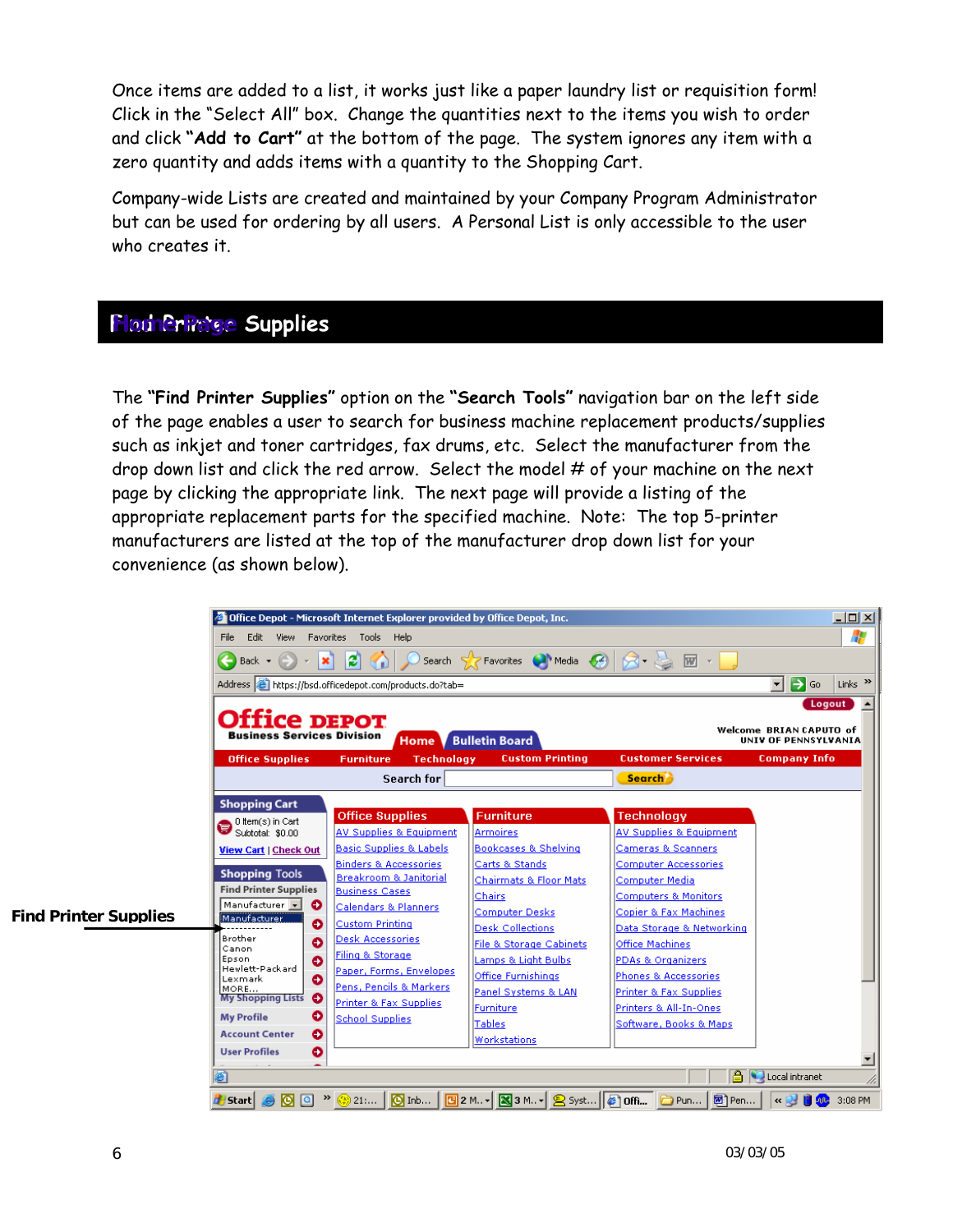## **Placing Your Order**

Once you have added all the items for purchase to your **Shopping Cart,** select the **"View Cart"** button found on the **"Shopping Tools"** navigation bar on the left side of the page. Review the items in Your Shopping Cart; click **"Update Shopping Cart"** if you have made any changes and then click **"Checkout"** button/arrow to proceed with your purchase.

#### **Order Tracking**

The **Order Tracking** feature allows you to check the status of orders that have been created and/or submitted to Office Depot. With this feature you will be able to view the details of all of your Internet orders.

| <b>Order Number</b> | <b>Order Date</b> | <b>Total</b> | <b>Delivery</b><br><b>Date</b> | OK to<br>Change | <b>COSTCTR</b> | <b>Status</b>            | Contact      | <b>Type</b> |
|---------------------|-------------------|--------------|--------------------------------|-----------------|----------------|--------------------------|--------------|-------------|
| 212201951-001       | 7/25/2003         | \$25.31      | 7/28/2003                      | yes             | 5125X          | Waiting to Fill          | ROBIN ROY    | Order       |
| 212198638-001       | 7/25/2003         | \$0.00       | 7/28/2003                      | yes             | CDV22          | Waiting to Fill          | SANDRA RILEY | Order       |
| 212188586-001       | 7/25/2003         | \$49.71      | 7/28/2003                      | yes             | 30613          | Waiting to Fill          | ROBIN ROY    | Order       |
| 212187585-001       | 7/25/2003         | \$285.56     | 7/28/2003                      | no              | 1083V          | Ready to be loaded       | SANDRA RILEY | Order       |
| 212181661-001       | 7/25/2003         | \$61.27      | 7/28/2003                      | yes             | 1135V          | Waiting to Fill          | ROBIN ROY    | Order       |
| 212181656-001       | 7/25/2003         | \$27.43      | 7/28/2003                      | yes             | 1135V          | Waiting to Fill          | SANDRA RILEY | Order       |
| 212181650-001       | 7/25/2003         | \$7,32       | 7/28/2003                      | no              | 1135V          | Ready to be loaded       | ROBIN ROY    | Order       |
| 212181102-001       | 7/25/2003         | \$148.83     | 7/28/2003                      | yes             | 1078V          | Waiting to Fill          | SANDRA RILEY | Order       |
| 212176278-001       | 7/24/2003         | \$135.38     | 7/25/2003                      | no              | 5125X          | Delivered XD/OD Transfer | ROBIN ROY    | Order       |
| 212172299-001       | 7/24/2003         | \$7.57       | 7/25/2003                      | no              | CDV23          | Delivered XD/OD Transfer | SANDRA RILEY | Order       |
|                     |                   |              |                                |                 | <b>Next</b>    |                          |              |             |

# **Order Tracking Search Criteria**

You may filter your Order History by Dollar Amount, Order Number, Item Number, Cost Center, PO Number, Release, Contact, Status, Ship-to ID, and Date. Type or select the search parameters to use and click the appropriate arrow. The Order History page reappears with the orders listed by the search criteria you selected. You can sort these orders by clicking any of the column headers. To view the details of an order, click the order number in the Order Number column of the Order Tracking page, then the Order Detail page will appear.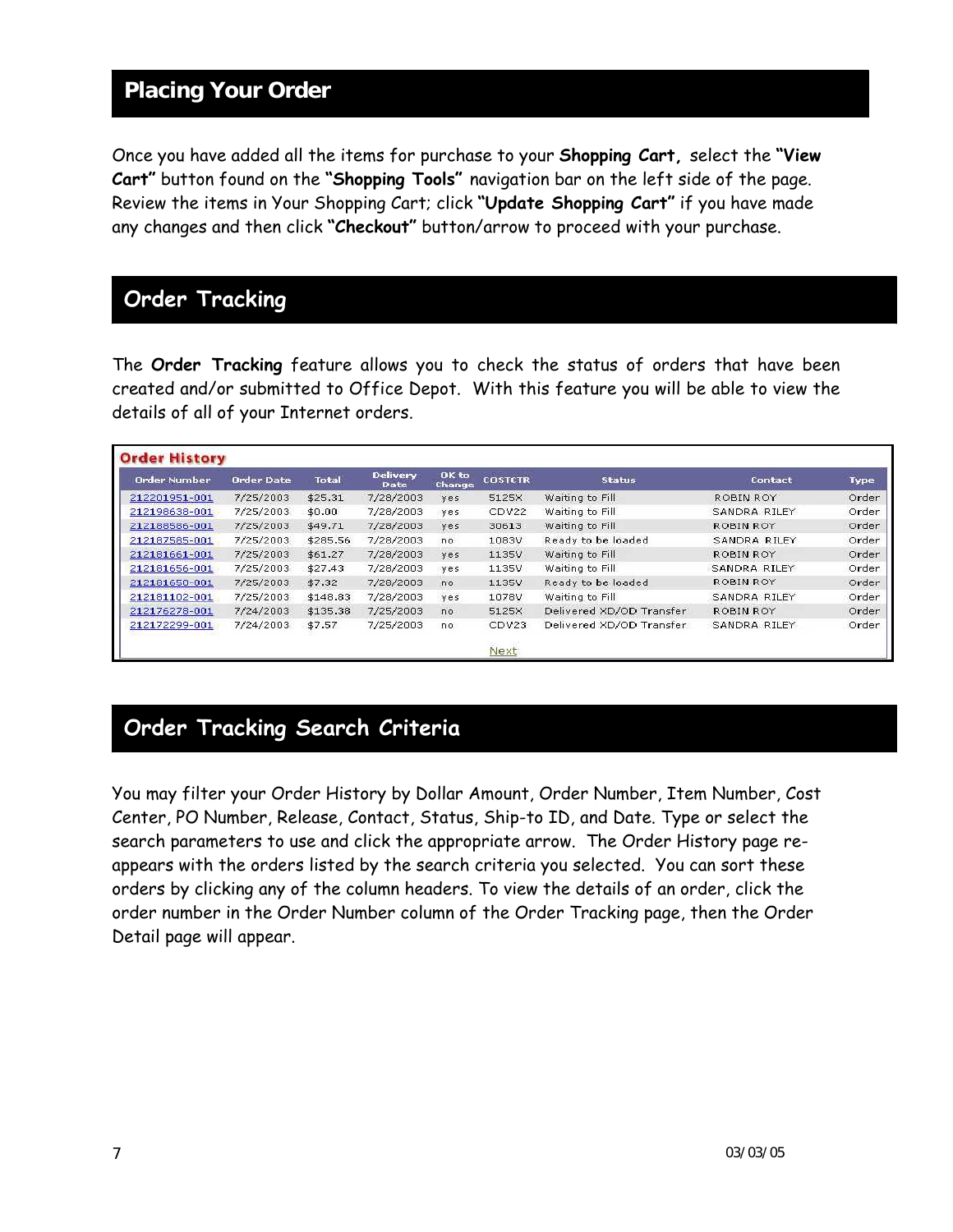| Search By:                         |        | Order Number     |                                                                                      |
|------------------------------------|--------|------------------|--------------------------------------------------------------------------------------|
| or.                                |        |                  |                                                                                      |
| Status:                            |        | In The Warehouse | ο                                                                                    |
| 043456<br>or                       |        |                  |                                                                                      |
| Date Range<br>$(mm/dd/yyyy)$ :     | From:  | To:              | 寡                                                                                    |
| or                                 |        |                  |                                                                                      |
| <b>Dollar Range</b>                | Min: I | Max:             | Ð                                                                                    |
| Orders from 4/23/2003 to 7/23/2003 |        |                  |                                                                                      |
| information.                       |        |                  | Click an order number to see the details of your order, or to view delivery tracking |

#### **Online Returns**

If an order detail page in Order Tracking has a **"Submit Return"** button, you may submit your return directly online by clicking on it.



On the following page, just indicate the quantity of the item you are returning and the reason for the return. Next, click the **"Continue"** button and you will be issued a return authorization number. Your return pickup will be scheduled to coincide with your next delivery or within 5 days if no other order(s) are scheduled for delivery before the pickup date.

- **1.** You may return most items in their original packaging within 30 days (most technology items within 14 days). All returns must be in their original packaging.
- **2.** You may submit only one online return request per order. Please contact Customer Service if you need to return an additional item from the same order.